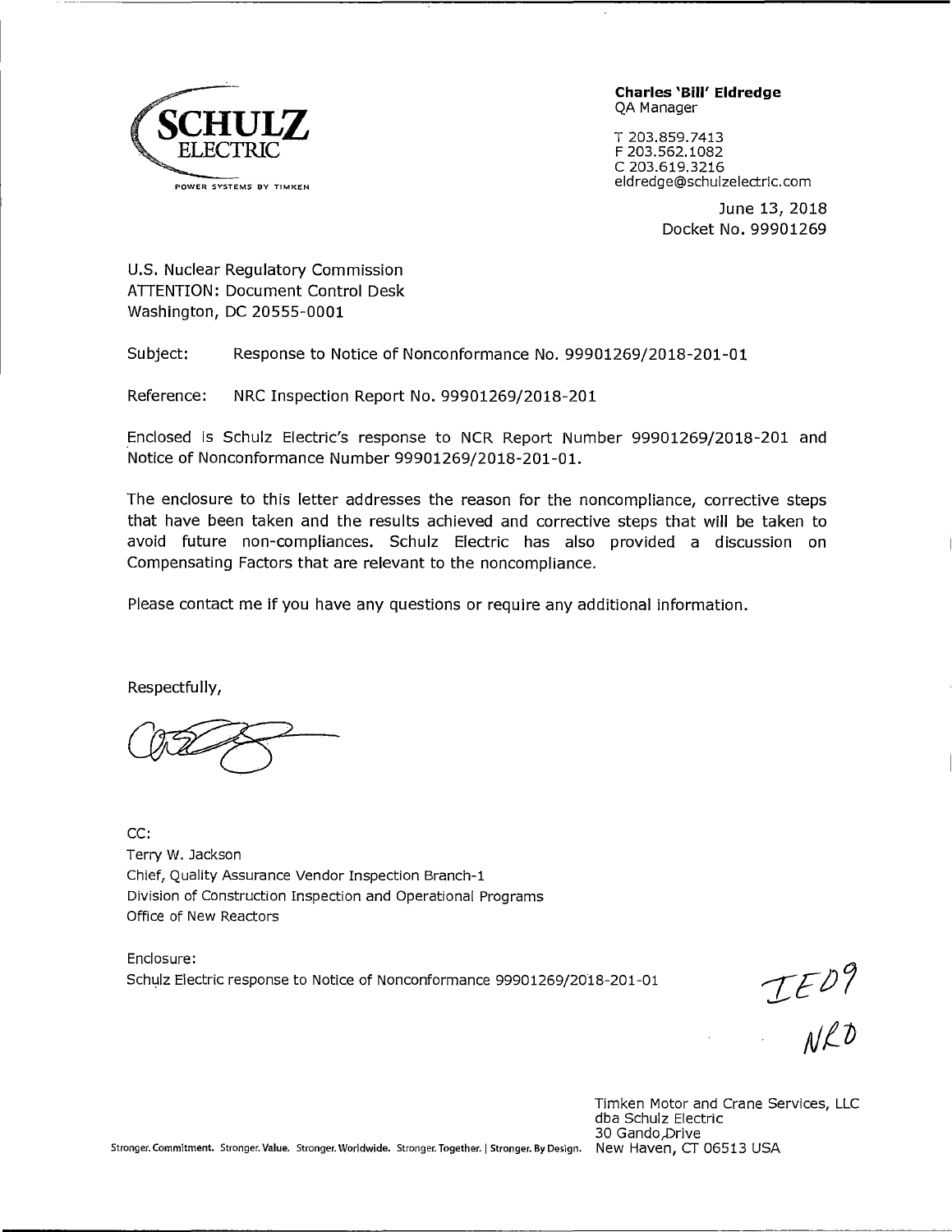# **Schulz Electric Response to NRC Notice of Nonconformance 99901269/2018-201-01 Docket Number: 99901296 Inspection Report Number 99901269/2018-201**

#### **Noncompliance Statement**

**Criterion** III **of Appendix B to Title 10 of the Code of Federal Regulations (10 CFR) Part 50, "Design Control," states in part that, "Measures shall also be established for the selection and review for suitability of application of materials, parts, equipment, and processes that are essential to the safety-related functions for the structures, systems and components.''** 

**Criterion VII, "Control of Purchased Material, Equipment, and Services," of Appendix B to 10 CFR Part so, states, in part, that "Measures shall be established to assure that purchased material, equipment, and services, whether purchased directly or through contractors and subcontractors, conform to the procurement documents. These measures shall include provisions, as appropriate, for source evaluation and selection, objective evidence of quality furnished by the contractor or subcontractor, inspection at the contractor or subcontractor source, and examination of products upon delivery."** 

**SEC Technical Evaluation #725 "Three Phase Fractional and Integral HP Squirrel-Cage Induction Motors NEMA Frame Size 680 or IEC Frame Size 400 and Smaller Continuous and Intermittent Duties," identifies the motor shaft material as a critical characteristic that must be verified when the end use of the motor will be in a seismic environment, harsh environment, side-loaded application, or the shaft has a specific material requirement.** 

**Contrary to the above, as of April 13, 2018, SEC failed to ensure the suitability of certain parts used in the manufacture of safety-related motors. Specifically, SEC failed to establish and implement an acceptable method to verify by direct inspection, commercial-grade survey, source surveillance, or other acceptable methods, the material composition of shafts used in AC motors provided by a commercial supplier.** 

## **1. Reason for the Nonconformance**

Schulz Electric, based on a long history of sampling shaft material from various motor OEMs (> 15 years) for the purpose of dedicating standard commercial grade, NEMA frame "off the shelf" motors for safety related use with no discrepancies identified, made the decision to reduce the number of shafts sampled to only being required when the motor is being custom manufactured or if some other requirement (specialty application, unusual service conditions that would adversely impact the shaft, etc.) dictated that the shaft material verification was warranted<sup>1</sup>. Schulz Electric, however, failed to properly provide objective evidence to support this decision, did not revise the Technical Evaluation appropriately, and did not implement controls that would dictate when shaft sampling is required.

# **2. Corrective Steps Taken**

Schulz Electric generated Corrective/Preventive Action Request (CPAR) 18-08 to determine the root cause and determine the necessary corrective action(s). The corrective action was determined and Schulz Electric wrote a Position Paper that captured and objectively evaluated the historical data, evaluated the risk associated with the projects for which the material was

Timken Motor and Crane Services, LLC dba Schulz Group 30 Gando Drive New Haven, CT 06513 USA

Stronger. Commitment. Stronger. Value. Stronger. **Worldwide.** Stronger. **Together.** I **Stronger.** By Design.

 $1$  For further information supporting this determination, please see Section 5, Compensating Factors.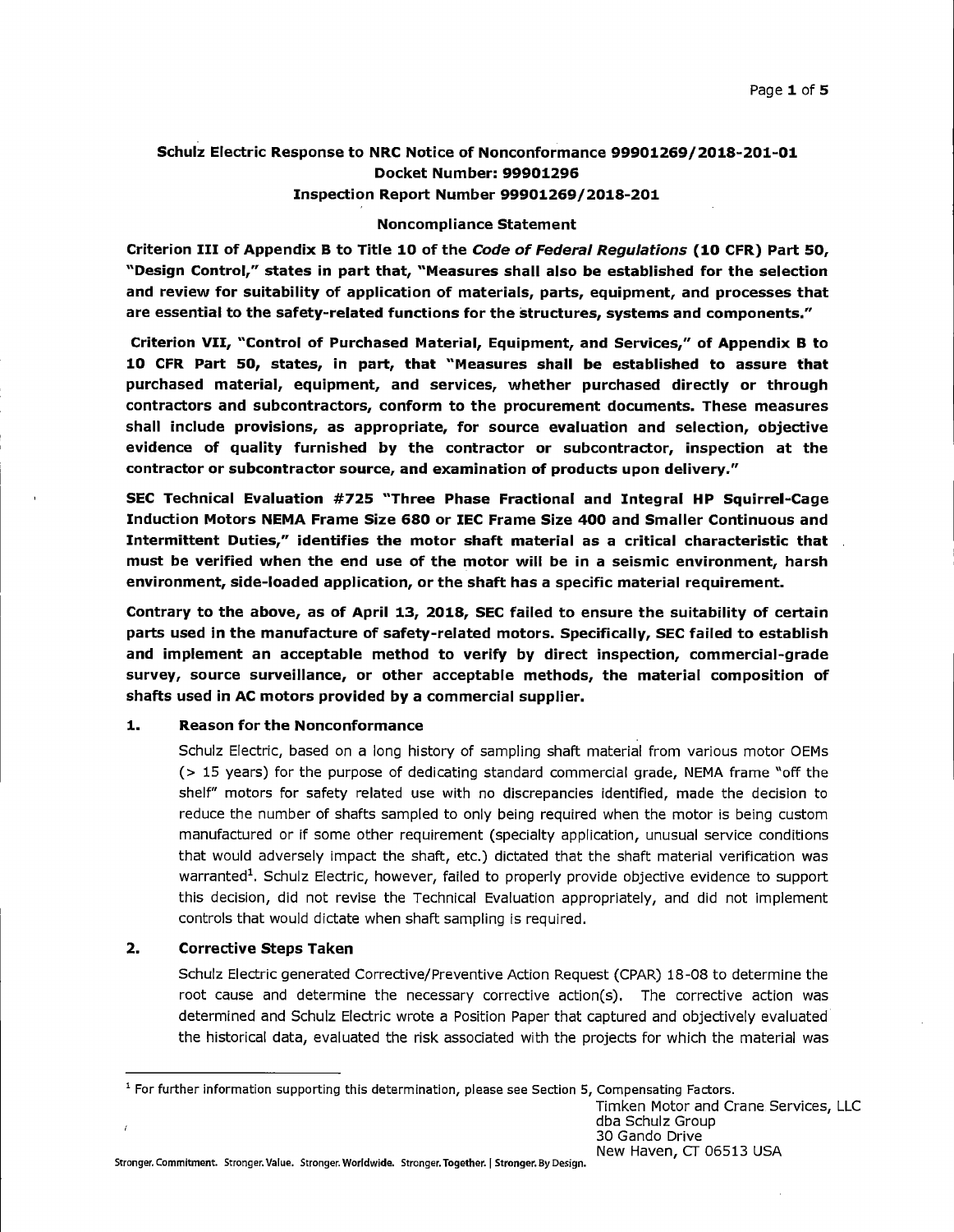not directly verified and made recommendations concerning programmatic changes that should be made. Training on the approved Position Paper was held with the Engineering and Quality Assurance departments to ensure all personnel were aware of both the issue and the changes to be implemented.

At the time of the Nuclear Regulatory Commission (NRC) inspection, a spreadsheet was developed and discussed with the inspectors identifying the number of NEMA motors dedicated for safety related use and the shaft material verification method used for each. Following the NRC inspection, this spreadsheet containing the motors identified was used to review the potential extent of condition and subsequently perform an evaluation to determine whether the nonconformance was reportable under 10 CFR 21. The nonconformance was determined to be neither a deviation, nor a failure to comply, associated with a basic component based on the Compensating Factors discussed in Section 5 below.

# **3. Corrective Steps to Prevent Future Noncompliance**

Further noncompliance will be avoided through leaving the critical characteristic of determining shaft material in the Technical Evaluation (TE) and subsequently re-establishing that requirement that Schulz Electric will verify motor shaft material (e.g. perform material analysis, certification from approved sub-tier suppliers, etc.) of all motor shafts for motors that will be dedicated for safety related use and include the resulting objective evidence in the motor's dedication package.

## **4. Date of Full Compliance**

Since the closure of CPAR 18-08 on April 23,. 2018, Schulz Electric has performed 100% material analysis on shafts for all motors to be dedicated for safety related use (currently 5 motors) with no unsatisfactory results. As such, Schulz Electric is in full compliance with Criterion III and VII Appendix B to Title 10 of the Code of Federal Regulations (10 CFR) Part 50 and Schulz Electric TE 725.

#### **5. Compensating Factors**

#### **A. Seismic**

For those motors in an end use application where seismic qualification was required, Schulz Electric offers the following:

Schulz Electric has performed extensive research into the capability of motors to withstand a seismic event. This research includes shake table testing, literature/document research and numerous motor qualifications by static analyses.

Generally, motors are considered to be inherently rugged in consideration of the overall postulated seismic forces motors may be subject to in commercial nuclear power plant applications. The commercial nuclear power industry has acknowledged and embraced this philosophy. EPRI NP-4917, 1988 "Commercial Grade Motors in Safety Related applications", Page 6-4 states the following, "During steady state operation and start/stop cycles motor components experience large and varying forces. Motor designs must address these forces which result from thermal stresses, centrifugal forces on the rotation shaft assembly, starting and running torques and the resultant reaction forces. In order to withstand these forces and maintain proper shaft alignment and rotor-to-stator clearances, motors are designed to be structurally rigid.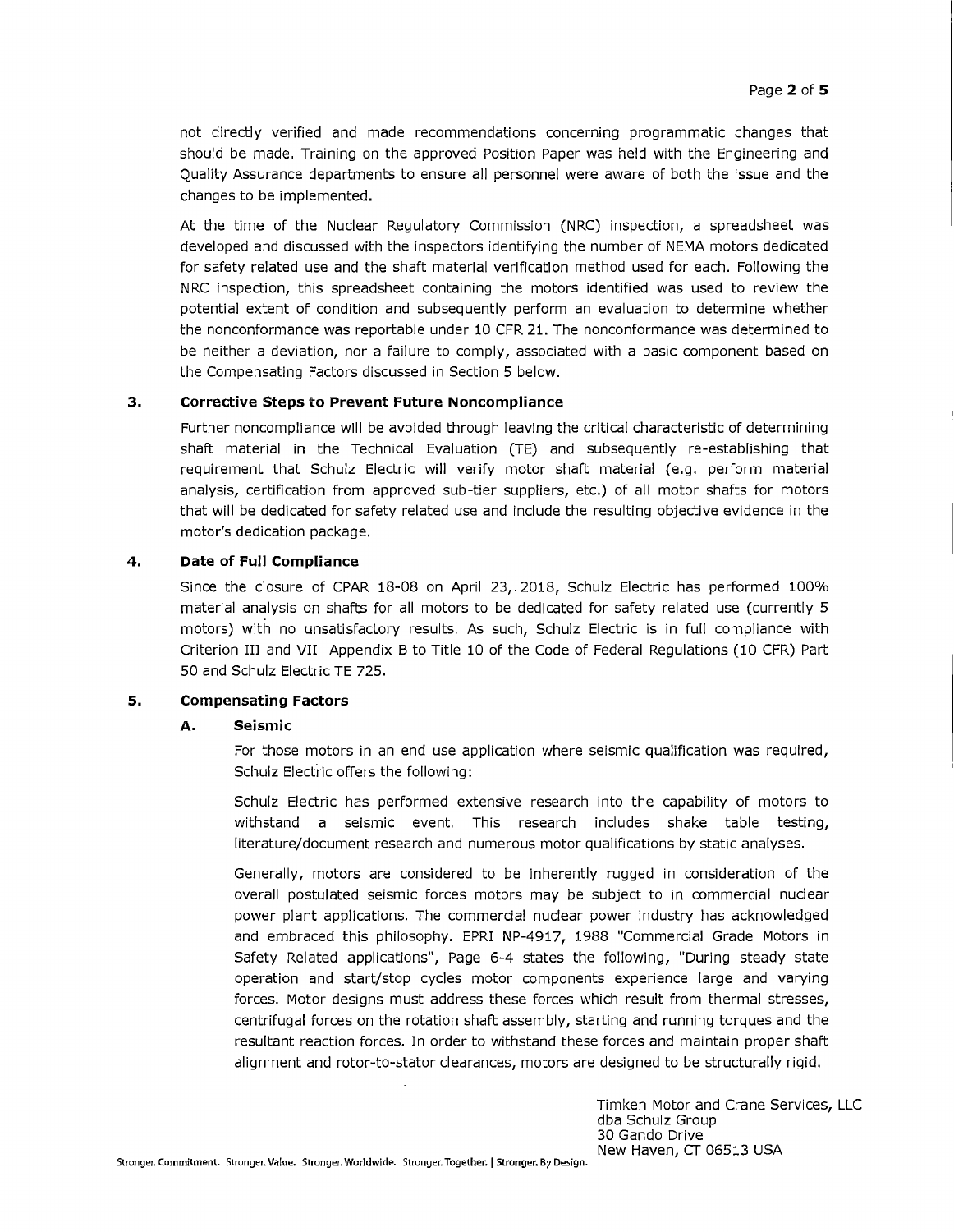Motors generally do not have natural frequencies below 33 Hertz and therefore, do not tend to amplify the seismic inputs that may occur. It is generally accepted that virtually all motors have the inherent capability to function during and following seismic events, (i.e. nominal design for operation gives motors inherent ruggedness under earthquake loading). Earthquake experience has verified this ruggedness to certain 'bounding spectra' levels." EPRI NP-4917, "Page 6-5 further states, "Use of the SQUG experience data to demonstrate seismic capability may significantly simplify the seismic evaluation scope for operating plants. The acceptable use of the operating experience data will likely limit the evaluation to mounting anchorage design and reverification that the database adequately bounds the particular safety related application."

EPRI NP-5223-SL, Rev. 1, 1991, "Generic Seismic Ruggedness of Power Plant Equipment", Page D-21, Section 1.0, states the following, "Due to the normal operating vibration inherent in rotating machinery, a motor has sufficiently rugged construction which should preclude any concerns about the ability of a motor to operate under/after a seismic event, given that anchorage adequacy is validated. During start/stop cycles, motor components experience large and varying forces. Most motor manufacturers maintain that winding starting forces are in excess of seismic force levels. In order to withstand these forces and maintain proper shaft alignment and rotor-to-stator clearances, motors are designed to be structurally rigid. Motors generally do not have natural frequencies less than 33 Hz and are usually qualified for seismic loads by static analyses."

IEEE 334-1994, Section 6.4, "Qualification in Mild Environments", states the following, "Inherent in a motor's design are features accounting for induced electrical magnetic stress, starting torque stress, and load variation stress. These features result in motors that, when properly applied and installed; are inherently rugged to seismic events. A motor's internal forces during normal operation are much greater than the seismic forces. Thus, each time a motor is started and loaded; it experiences internal forces much greater than those experienced during a seismic event."

Additionally, Schulz Electric performed seismic shake table testing during the qualification effort of Schulz Electric's EQ motor insulation system (Schulz Electric Project N4446). This also verified that motors tend to be seismically rugged as no anomalies or failures were observed. It should be noted that the motors were started, stopped, and ran steady state during seismic testing. As a result, motors are considered seismically rugged.

Based upon the above, when procuring motors from reputable NEMA motor manufacturers, a strong argument can be made that material analysis of the shaft need not be performed in order to have reasonable assurance that the motor meets specified requirements, will perform its safety function during a seismic event and are suitable for the end use application.

#### **B. Functional/Performance Testing as Part of Dedication**

Schulz Electric's basis for dedicating a commercial grade NEMA frame motor for safety related, mild environment use within the envelope of Schulz Electric's program is to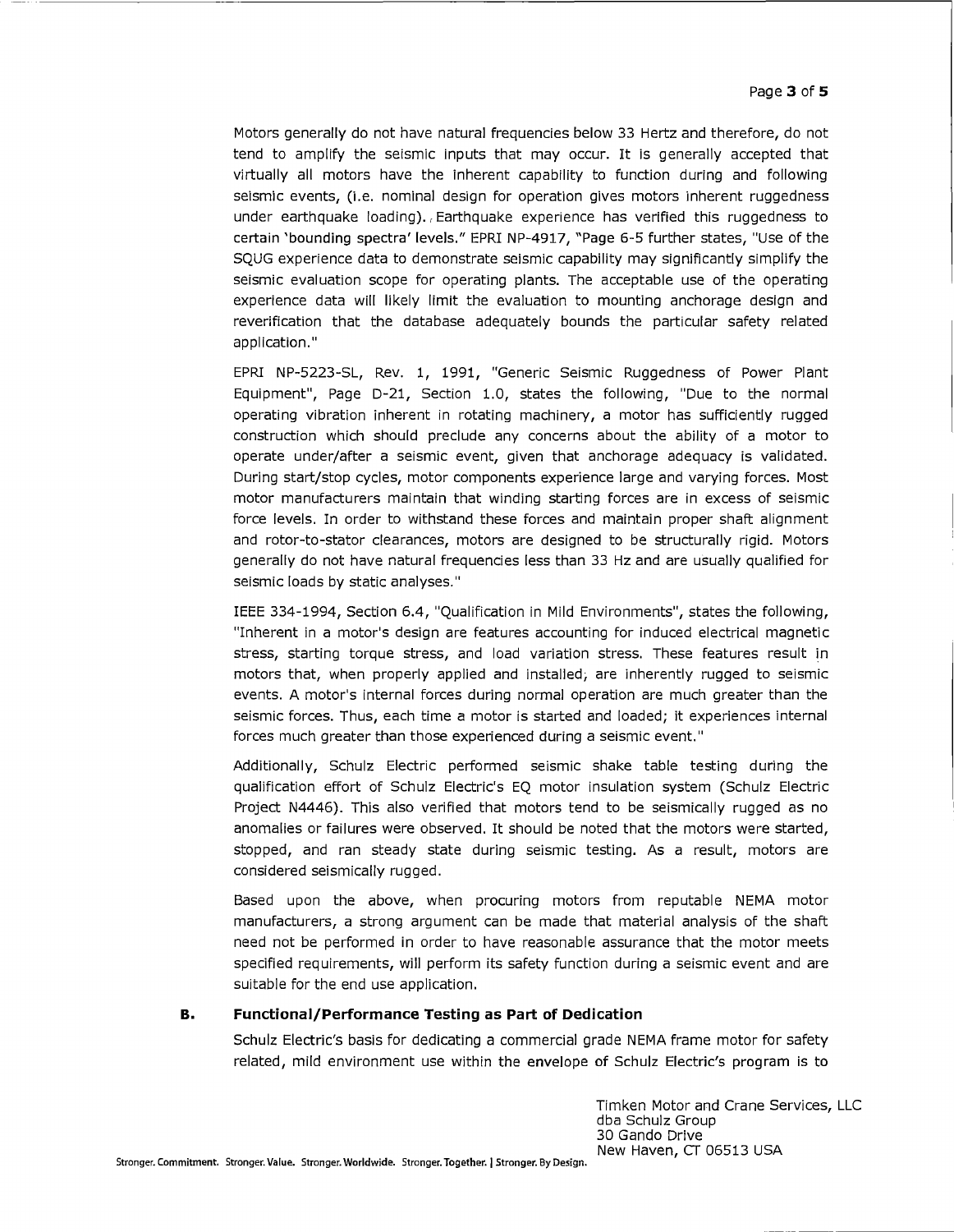dedicate the motor as a complete component and not necessarily dedicate the individual materials, parts or subcomponents of the motor.

For the purposes of this discussion the following Failure Modes and Effects Analysis, only as it pertains to the shaft, is performed to further identify whether or not shaft material analysis must be independently verified exclusive of the requirements identified in Schulz Electric TE 725.

### Failure Mode

1) The shaft extension could be dimensionally incorrect

2) The shaft could deform or shear due to application of torque beyond the stress capability of the material

3) The shaft could be exposed to a corrosive environment and degrade Failure Effects

## Failure Effect

Any of the above failure modes could result in the motors inability to transmit torque to the driven load, thereby preventing the motor from performing its safety function; therefore the shaft, as an individual component, must be considered safety related and critical characteristics associated with credible failure modes must be considered. The critical characteristics identified by TE 725 for the shaft, exclusive of verification of shaft material, as they pertain to the motor shaft are as follows:

| Component | <b>NEMA</b> Lettering        | <b>IEC</b> Lettering                                             | Description            |
|-----------|------------------------------|------------------------------------------------------------------|------------------------|
| Shaft     | S                            | F                                                                | Width of the Key       |
|           |                              |                                                                  | Seat                   |
|           | U                            | D                                                                | Diameter of the        |
|           |                              |                                                                  | <b>Shaft Extension</b> |
|           | R                            | G                                                                | Bottom of the key      |
|           |                              |                                                                  | seat (or flat) to the  |
|           |                              |                                                                  | bottom of the shaft    |
|           | V (where criteria<br>exists) | (there is no " $V$ " dimension<br>equivalent on IEC<br>machines) | Length of the shaft    |
|           |                              |                                                                  | available for          |
|           |                              |                                                                  | coupling, pinion, or   |
|           |                              |                                                                  | pulley hub (on a       |
|           |                              |                                                                  | straight shaft         |
|           |                              |                                                                  | extension this is a    |
|           |                              |                                                                  | minimum value          |

In addition to dimensional inspections, full load testing is performed on each motor to ensure the motor meets NEMA performance requirements for:

- Full-Load Torque The full-load torque of the motor is the torque necessary to produce its rated horsepower at full-load speed.
- Locked-Rotor Torque (static torque)  $-$  The locked-rotor torque of a motor is the minimum torque which it will develop at rest for all angular positions of the rotor, with rated voltage applied at rated frequency. The locked-rotor torque requirements depend on motor size, design and speed but range from 70% to 275% of the full-load torque.